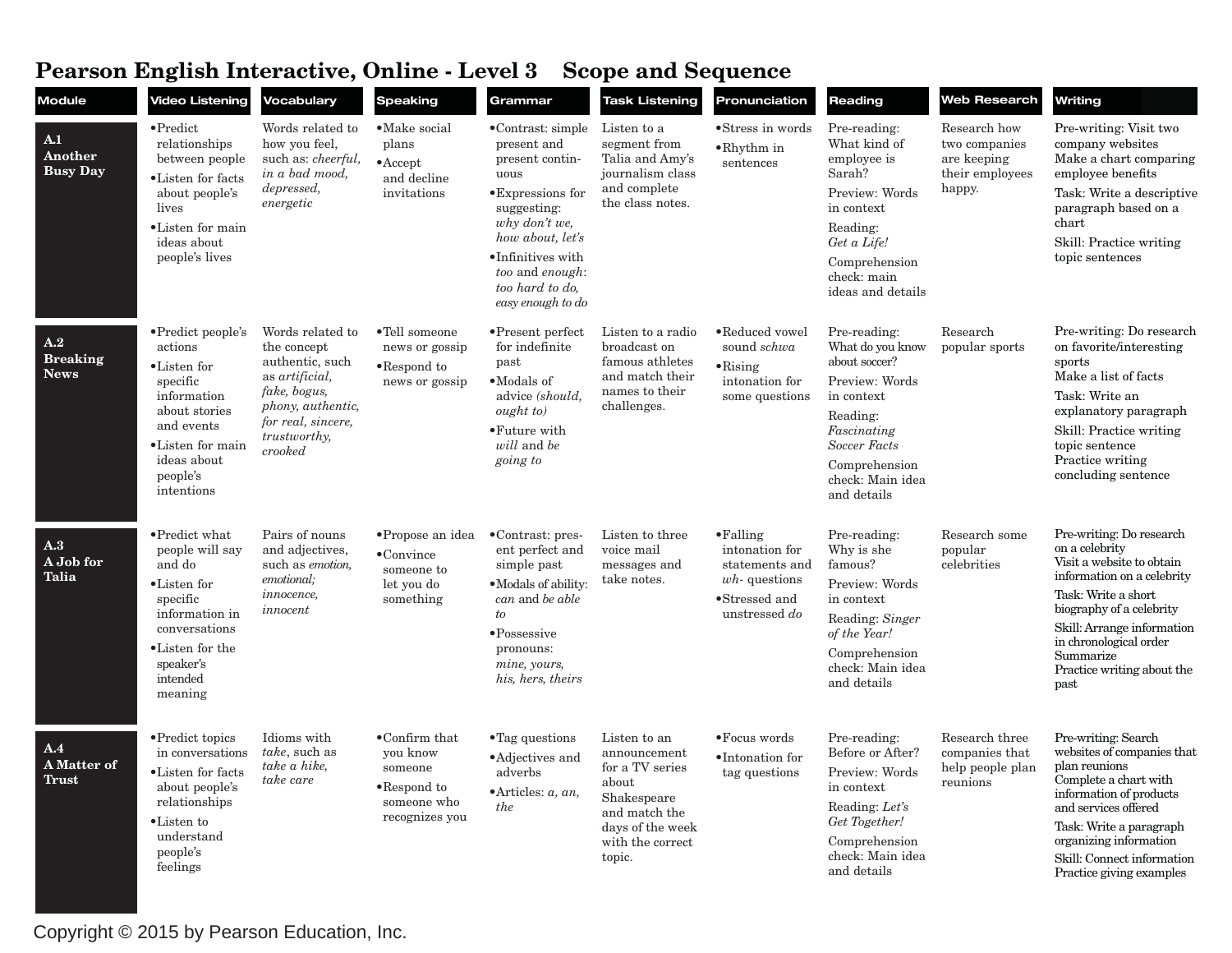## **Pearson English Interactive, Online - Level 3 Scope and Sequence**

| <b>Module</b>                                  | <b>Video Listening</b>                                                                                                                                           | Vocabulary                                                                                 | <b>Speaking</b>                                                                             | Grammar                                                                                                                                                                                                    | <b>Task Listening</b>                                                                                                                  | Pronunciation                                                                                                        | Reading                                                                                                                                                               | <b>Web Research</b>                                         | Writing                                                                                                                                                                                                                                                                                                                    |
|------------------------------------------------|------------------------------------------------------------------------------------------------------------------------------------------------------------------|--------------------------------------------------------------------------------------------|---------------------------------------------------------------------------------------------|------------------------------------------------------------------------------------------------------------------------------------------------------------------------------------------------------------|----------------------------------------------------------------------------------------------------------------------------------------|----------------------------------------------------------------------------------------------------------------------|-----------------------------------------------------------------------------------------------------------------------------------------------------------------------|-------------------------------------------------------------|----------------------------------------------------------------------------------------------------------------------------------------------------------------------------------------------------------------------------------------------------------------------------------------------------------------------------|
| B.1<br>Nick's<br><b>Explanation</b>            | •Predict people's<br>intentions<br>•Listen for<br>specific reasons<br>•Listen for main<br>ideas about<br>people's beliefs                                        | Idioms with get,<br>such as get along,<br>get carried away                                 | $\bullet$ Give orders<br>$\bullet$ Make requests<br>•Respond to an<br>order or a<br>request | •Non-action<br>verbs<br>•Modals of<br>request: can,<br>could, will,<br>would<br>$\bullet$ So and such                                                                                                      | Listen to the<br>HealthWeb<br>advice for<br>treating a<br>sprained ankle<br>and put the<br>instructions in<br>order.                   | •Stressed and<br>unstressed<br>words (can't<br>and $can)$<br>$\bullet$ The vowel<br>sounds in <i>play</i><br>and let | Pre-reading:<br>Which part<br>hurts?<br>Preview: Words<br>in context<br>Reading: Play it<br>Safe<br>Comprehension<br>check: Main idea<br>and details                  | Research sports<br>and their most<br>common injuries        | Pre-writing: Do research<br>on sports injuries<br>Organize information in<br>a chart<br>Task: Write a descriptive<br>paragraph on a sports<br>injury<br>Skill: Note taking<br>Use specific vocabulary<br>Write topic sentences<br>Include supporting details<br>Write concluding<br>sentence                               |
| B.2<br><b>Bad News</b>                         | • Predict how<br>people will<br>solve problems<br>•Listen for<br>details in<br>people's reports<br>of events<br>•Listen for ideas<br>about people's<br>judgments | Expressions<br>with <i>feel</i> , such<br>as feel for some-<br>one, feel free to           | $\bullet$ Make<br>statements<br>about<br>possibility<br>• Ask about<br>possibility          | $\bullet$ Gerunds as<br>subjects and<br>objects<br>$\bullet$ Modals of<br>possibility:<br>may, might,<br>could<br>$\bullet$ Reflexive<br>pronouns:<br>myself, yourself,<br>himself, herself,<br>themselves | Listen to the<br>callers on a<br>radio talk show<br>and match their<br>opinions to their<br>pictures.                                  | $\bullet$ Loss of the h<br>sound in<br>pronouns<br>•The vowel<br>sounds in <i>stop</i><br>and <i>just</i>            | Pre-reading:<br>What's the story?<br>Preview: Words<br>in context<br>Reading:<br><b>Building a News</b><br>Story<br>Comprehension<br>check: Main idea<br>and details  | Research news<br>websites                                   | Pre-writing: Visit news<br>websites<br>Take notes on three articles<br>Use notes to complete chart<br>answering the "5 Wh"<br>questions<br>Task: Write a summary of<br>facts in a news story<br>Skill: Note taking<br>Paraphrase, Summarize<br>Practice writing topic<br>sentence<br>Practice writing about past<br>events |
| B.3<br>An<br><b>Endorsement</b><br><b>Deal</b> | $\bullet$ Predict people's<br>reactions<br>•Listen for<br>specific<br>background<br>details<br>•Listen for ideas<br>about people's<br>reasons                    | Pairs of verbs<br>and nouns, such<br>as analyze,<br>analysis;<br>announce,<br>announcement | $\bullet$ Keep a<br>conversation<br>going<br>·Ask follow-up<br>questions                    | • Past continuous<br>•Modals of<br>preference:<br>prefer, would<br>rather<br>$\bullet$ Comparative<br>adjectives                                                                                           | Listen to the TV<br>ads and put the<br>last line of the<br>jingles in order.                                                           | $\bullet$ The <i>er</i> sound in<br>soccer<br>$\bullet$ The voiceless<br>$th$ sound in<br>think                      | Pre-reading:<br>Who sells what?<br>Preview: Words<br>in context<br>Reading: Star<br>Power<br>Comprehension<br>check: Main idea<br>and details                         | Research<br>celebrities and<br>the products<br>they endorse | Pre-writing: Do research<br>on celebrity endorsements<br>Complete a cluster<br>diagram outlining<br>information<br>Task: Write about a<br>product endorsed by a<br>celebrity<br>Skill: Compare<br>information<br>Write topic sentences<br>Include supporting details<br>Connect details                                    |
| B.4<br>No One By<br><b>That Name</b>           | • Predict events<br>in a story<br>•Listen for<br>specific events<br>in a story<br>•Listen to<br>understand<br>humor                                              | Words related to<br><i>vell</i> , such as<br>holler, mumble,<br>murmur, mutter             | $\bullet$ Express<br>certainty and<br>uncertainty<br>$\bullet$ Confirm a fact               | $\bullet$ Used to<br>$\bullet$ Embedded wh-<br>questions<br>$\bullet$ Indefinite<br>pronouns:<br>someone,<br>anyone, no one                                                                                | Listen to people's<br>conversations<br>with a reception-<br>ist and answer<br>questions about<br>the offices they<br>are asking about. | $\bullet$ Unstressed<br>words (of, at,<br><i>for</i> , and <i>to</i> )<br>$\bullet$ Reduced<br>phrases (used<br>to)  | Pre-reading:<br>How can we solve<br>this problem?<br>Preview: Words<br>in context<br>Reading: Anger<br>Management<br>Comprehension<br>check: Main idea<br>and details | Research<br>websites that<br>teach how to<br>manage anger   | Pre-writing: Visit three<br>websites to research<br>anger management<br>Complete a chart with<br>suggestions and opinions<br>Task: Write a persuasive<br>paragraph<br>Skil: Note taking<br>Practice opinion writing<br>Include reasons to support<br>an opinion                                                            |

Copyright © 2015 by Pearson Education, Inc.